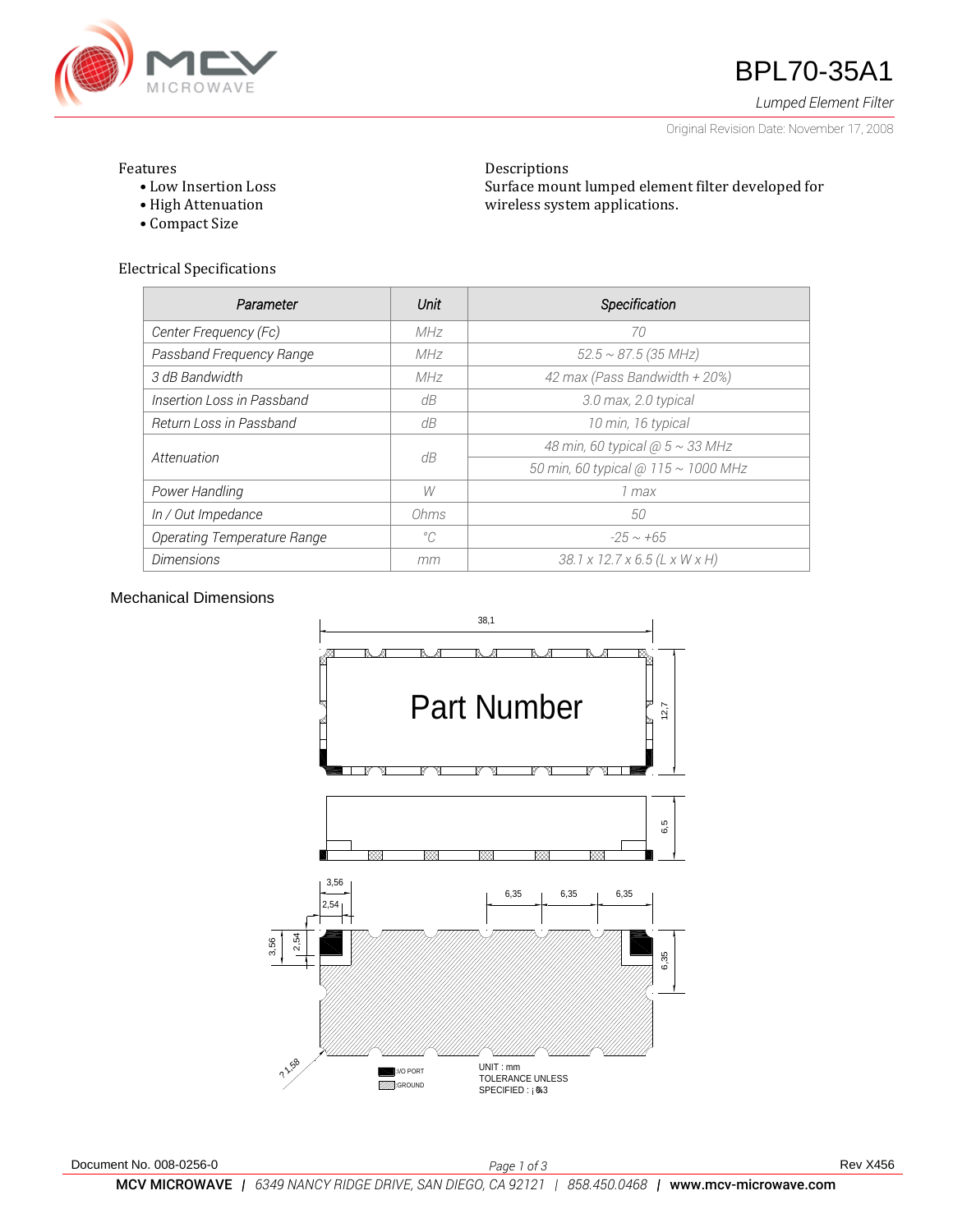

*Lumped Element Filter*

Original Revision Date: November 17, 2008

## Electrical Response



B11-70-35-7LL